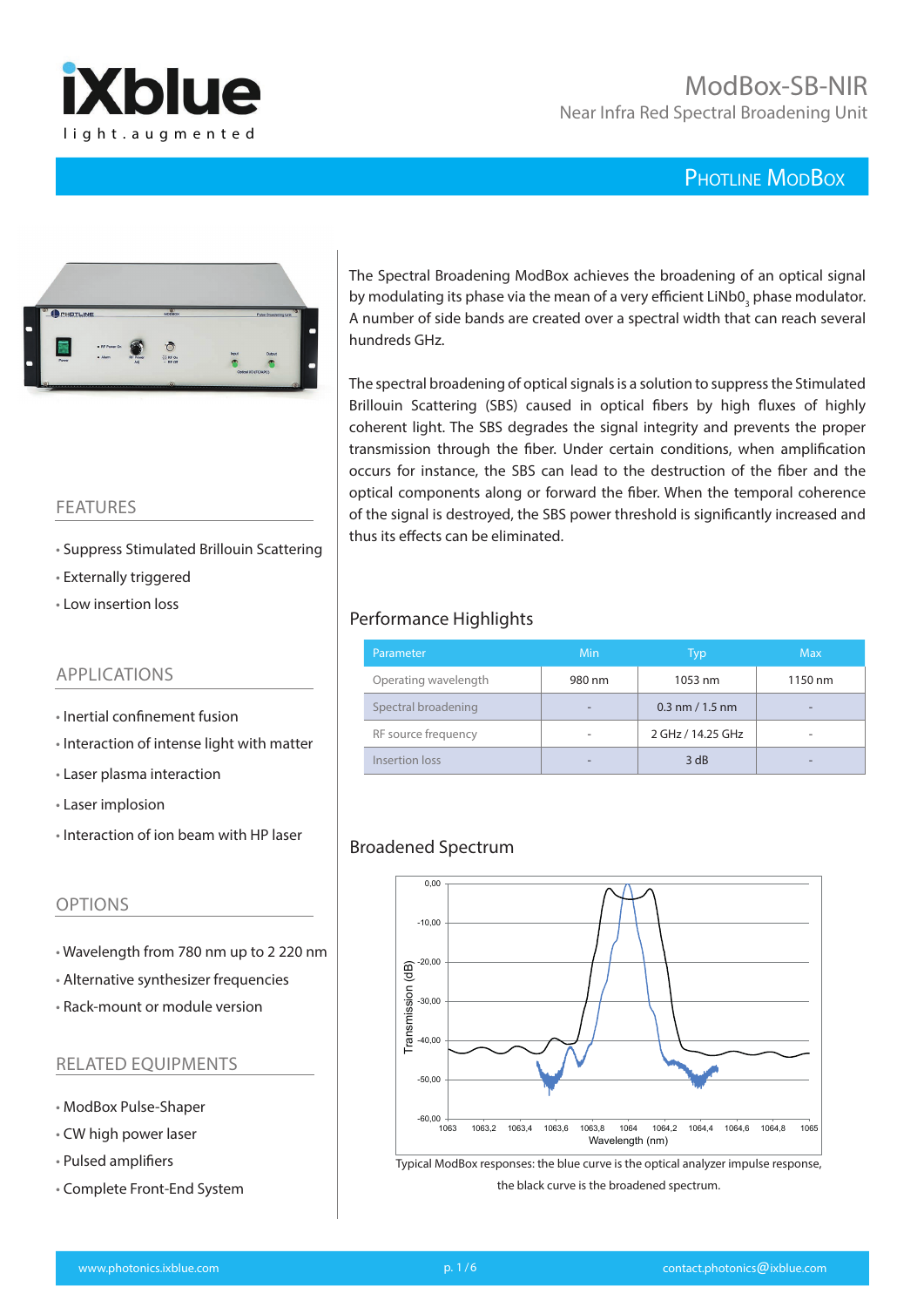

## Functional Block Diagram



The ModBox Spectrum Broadening integrates :

- a high RF power handling LiNb0<sub>3</sub> Mach-Zehnder phase modulator,
- a synchrone and pulsed sine wave 2 GHz / 14.25 GHz oscilator with power control.

The RF generator delivers a pulsed sine wave signal to the internal phase modulator. This signal is gated by the ModBox-Pulse-Shaper (external trigger) and is applied to the phase modulator only in presence of an optical pulse. A number of side bands with a frequency spacing equal to the RF frequency appears and the optical spectrum is strongly widened.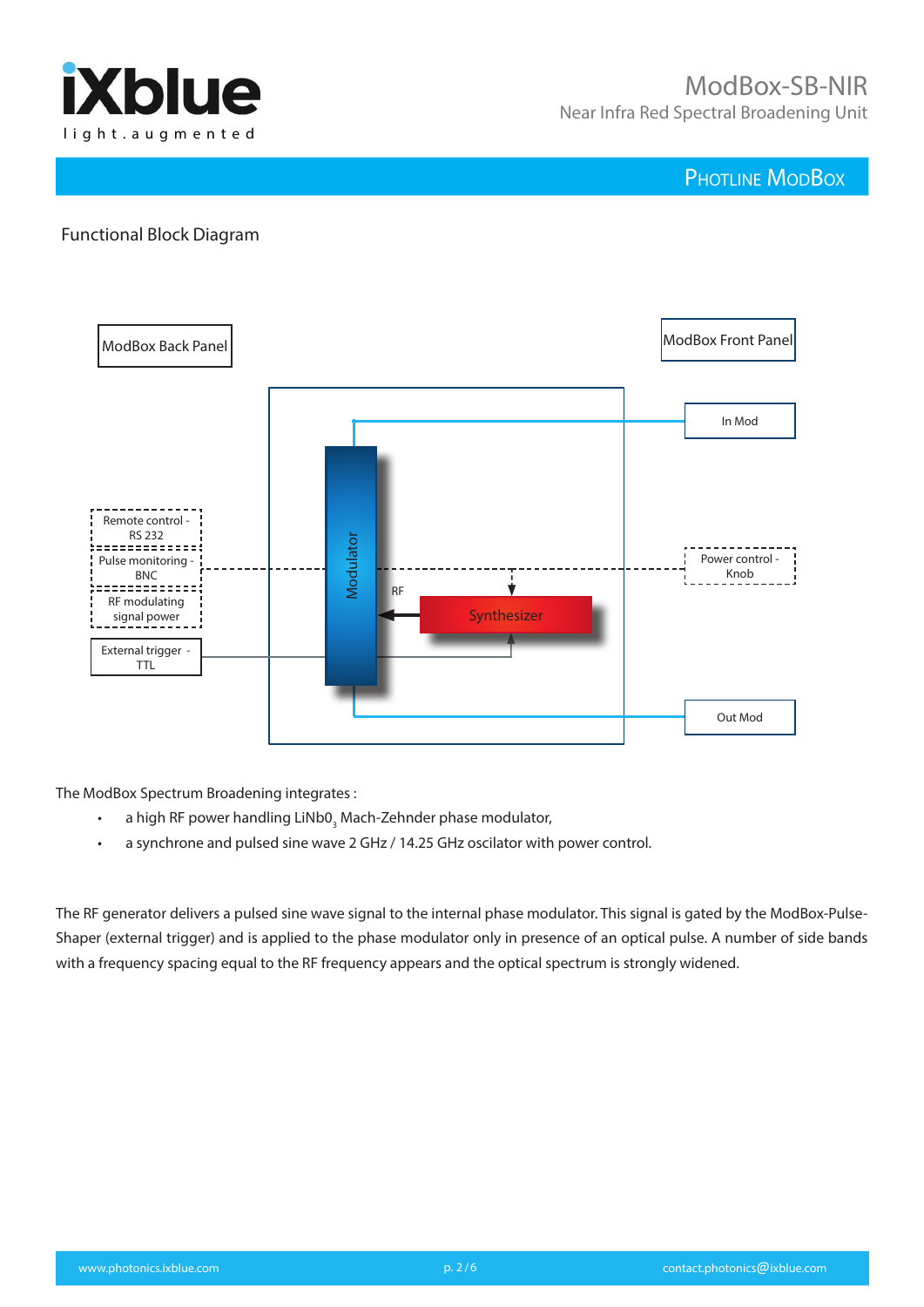

## Optical Input Specifications User supplied, not a ModBox specification

| Parameter                     | Symbol           | Condition                             | Min | Typ                      | Max  | Unit |
|-------------------------------|------------------|---------------------------------------|-----|--------------------------|------|------|
| Operating wavelength          |                  |                                       | 980 | 1053                     | 1150 | nm   |
| Optical input power           | OP <sub>in</sub> | Average, CW                           | -   | $\overline{\phantom{a}}$ | 100  | mW   |
| Polarization extinction ratio | <b>PER</b>       | Polarization is linear and controlled | 25  | $\overline{\phantom{a}}$ |      | dB   |

## Electrical Specifications

| Parameter                        | Symbol                   | <b>Condition</b>         | Min                      | Typ\                     | <b>Max</b>               | Unit                     |
|----------------------------------|--------------------------|--------------------------|--------------------------|--------------------------|--------------------------|--------------------------|
| Frequency                        |                          | Sine wave pulsed         | $\overline{\phantom{a}}$ | 2/14.25                  |                          | GHz                      |
| External trigger input signal    | ٠                        | From ModBox-Pulse-Shaper | $\sim$                   | TTL                      | $\overline{\phantom{a}}$ | $\overline{\phantom{a}}$ |
| External trigger repetition rate | $\overline{\phantom{a}}$ | From ModBox-Pulse-Shaper |                          | $\overline{\phantom{a}}$ | 200k                     | Hz                       |

## Output Modulated Signal with Internal synthesizer

| Parameter                     | Symbol          | <b>Condition</b>           | <b>Min</b>               | <b>Typ</b> | <b>Max</b>               | <b>Unit</b> |
|-------------------------------|-----------------|----------------------------|--------------------------|------------|--------------------------|-------------|
|                               | <b>SP</b>       | With 2 GHz synthetizer     | 0.2                      | 0.3        | $\overline{\phantom{a}}$ | nm          |
| Spectral broadening           |                 | With 14.25 GHz synthetizer | $\sim$                   | 1.5        | $\overline{\phantom{a}}$ | nm          |
| Polarization extinction ratio | <b>PER</b>      | ۰.                         | 25                       | 29         | $\overline{\phantom{a}}$ | dB          |
| Insertion loss                | IL              | $\overline{\phantom{a}}$   | $\overline{\phantom{a}}$ | 2.5        | 3.3                      | dB          |
| Optical return loss           | > <sub>11</sub> | -                          | $\overline{\phantom{0}}$ | $-40$      | $\sim$                   | dB          |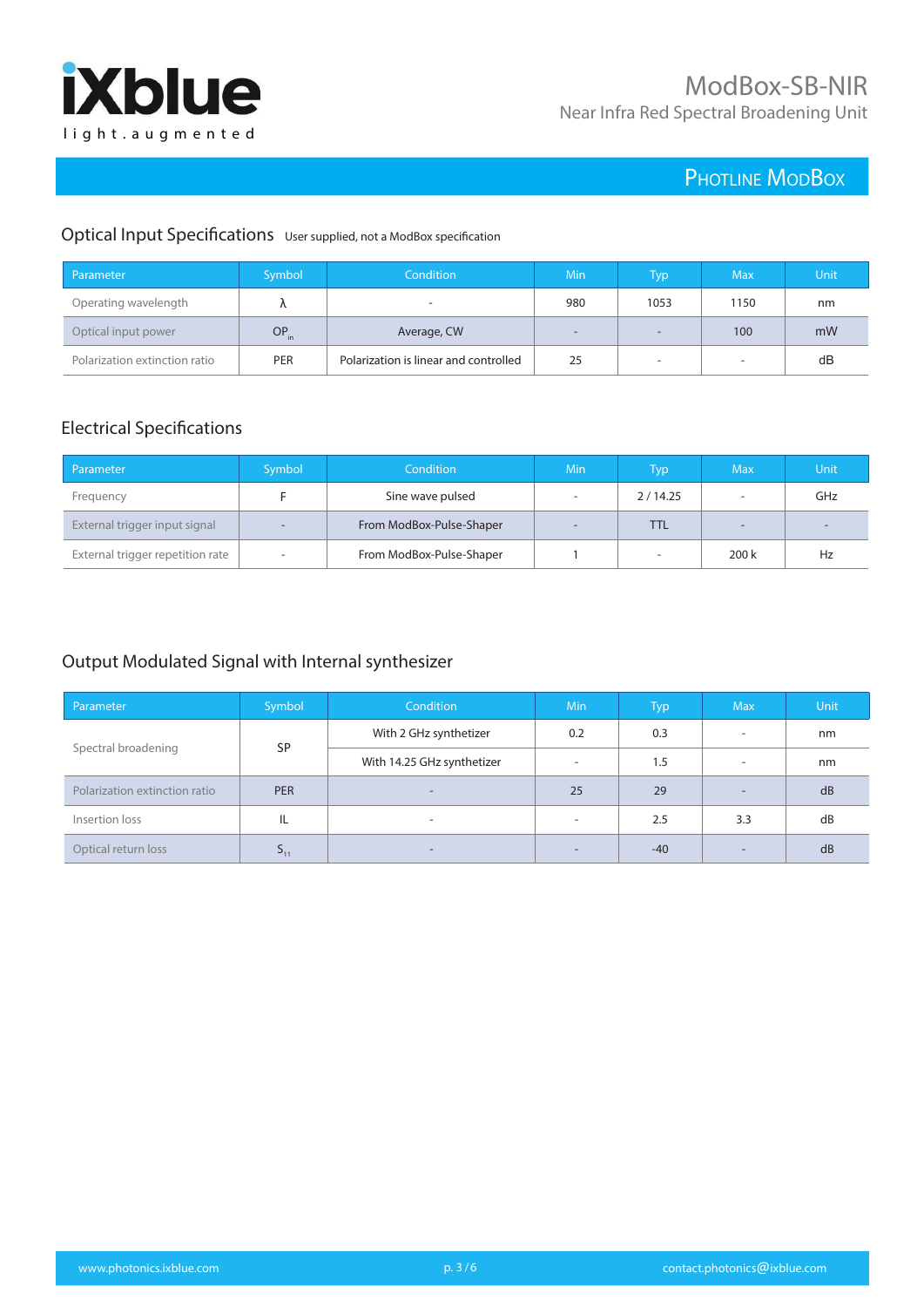

## Panels

| Parameter                  | Condition        | Min                                                | Typ | <b>Max</b> | Unit |
|----------------------------|------------------|----------------------------------------------------|-----|------------|------|
|                            | Front panel      |                                                    |     |            |      |
| RF modulating signal power | -                | Rotary knob                                        |     |            |      |
| Optical ports              | Input and output | FC/APC, SC/APC                                     |     |            |      |
| Optical fiber              | -                | Polarization maintaining fiber, Corning PM 98-U25A |     |            |      |



| Parameter               | Condition                | <b>Min</b> | Typ                   | <b>Max</b> | Unit |
|-------------------------|--------------------------|------------|-----------------------|------------|------|
|                         | Rear Panel               |            |                       |            |      |
| External trigger input  | $\overline{\phantom{0}}$ |            |                       | TTL        |      |
| Pulse monitoring output | $\overline{\phantom{a}}$ | <b>BNC</b> |                       |            |      |
| RF source monitoring    | $\overline{\phantom{0}}$ |            | RS 232 - SubD9 female |            |      |

## Dimensions

| Parameter    |                                                        |
|--------------|--------------------------------------------------------|
| <b>Size</b>  | 19 inches 2U or 3U                                     |
| Weight       | 3 kg                                                   |
| Power supply | 100 - 120 V / 220 - 240 V automatic switch, 50 - 60 Hz |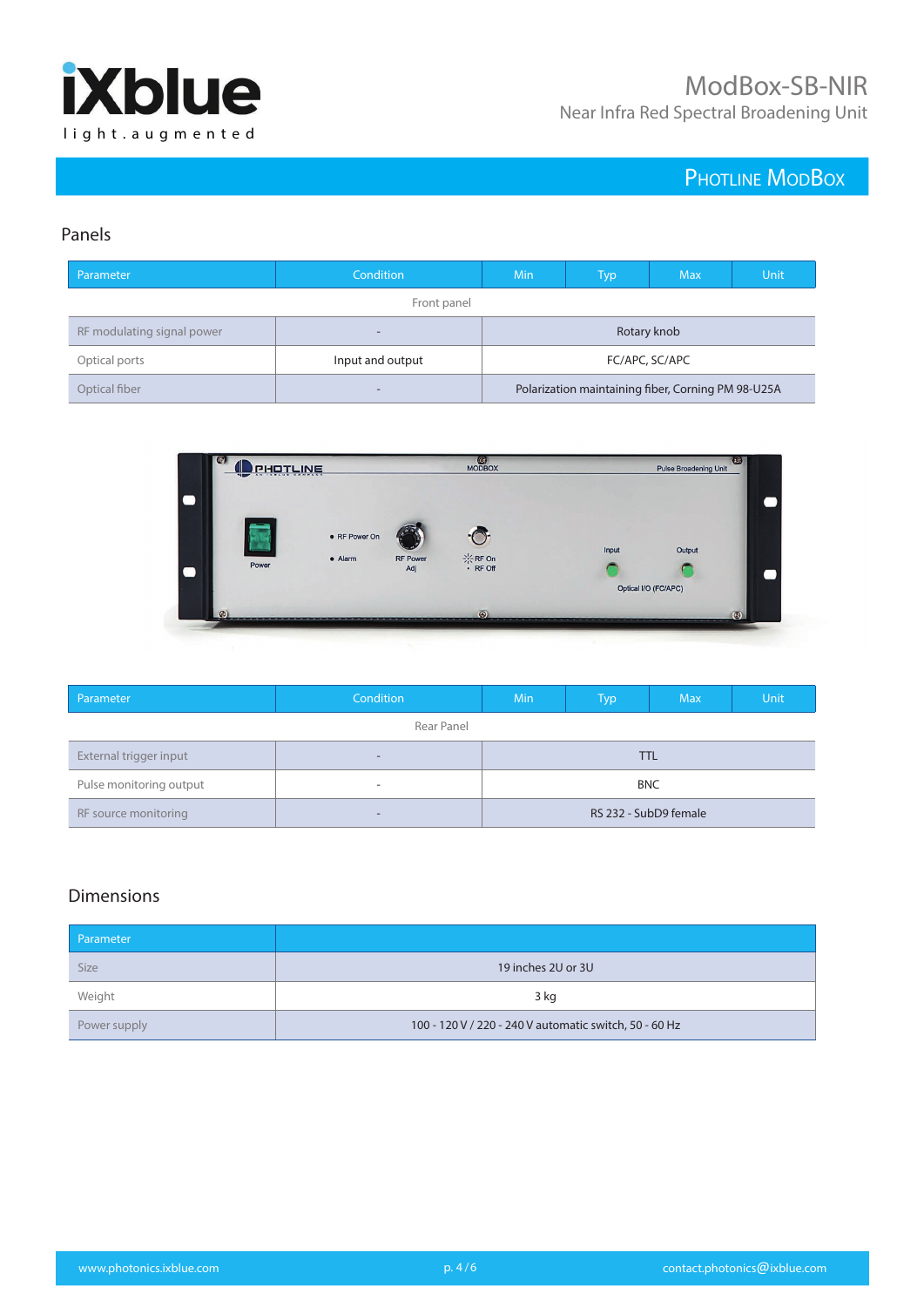



### Optical Signal With Internal 2 GHz RF source

The curve shows the spectra of the input optical signal.

In regards of OSA resolution, bandwidth and sampling characteristics, the repetition rate was increased up to 100 kHz to obtain a better rendering.

NB : input laser spectrum is limited by the OSA Agilent 86142B resolution (0,06 nm = 16 GHz)



The curve shows the spectra of the output optical signal, spectrally broadened optical signal.

In regards of OSA resolution, bandwidth and sampling characteristics, the repetition rate was increased up to 100 kHz to obtain a better rendering.

NB: input laser spectrum is limited by the OSA Agilent 86142B resolution (0,06 nm = 16 GHz)